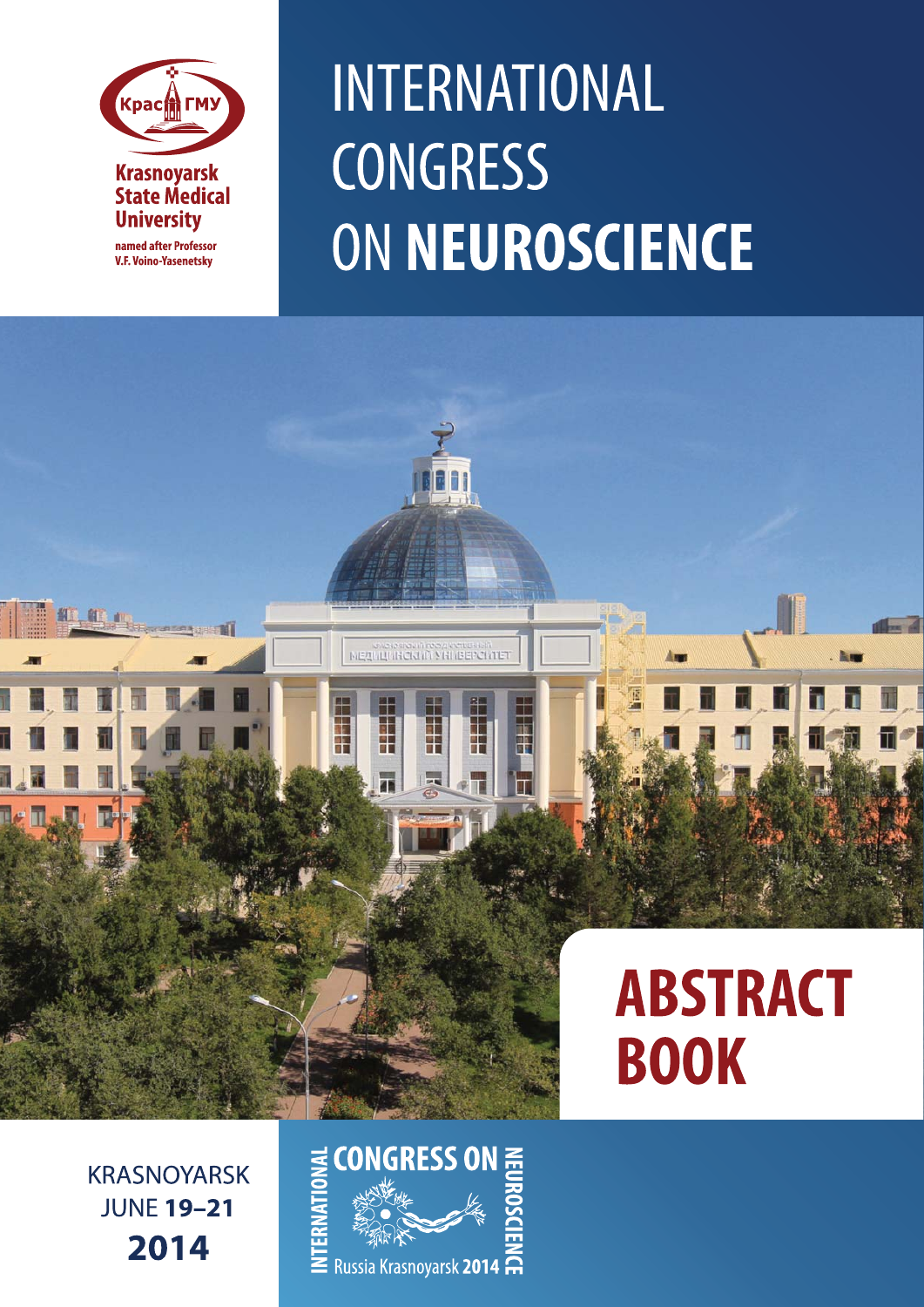#### ISBN 978-5-94285-123-1

УДК 612.8+616.8(043.2) ББК 56.1 А 16

Abstract Book International Congress on Neuroscience / Edited by A.B.Salmina, M.M.Petrova, E.A.Pozhilenkova – Krasnoyarsk 2014. – 125 p.

Abstract of reports presented at the International Congress on Neuroscience, Krasnoyarsk, June 19-21, 2014, on Neurodegeneration, Neuropharmacology, Neurosurgery, Neurooncology, Neurovisualization and Neuromonitoring, Brain Protection, Diagnostics and Restoration of Brain Functions.

Chief Editors: Prof. A.B.Salmina, Prof. M.M.Petrova, Assoc.Prof. E.A.Pozhilenkova.

Editing board: Assoc.Prof. O.L.Lopatina, Assoc.Prof. N.V.Kuvacheva.

© Krasnoyarsk State Medical University named after Professor V.F. Voino-Yasenetsky Ministry of Public Health, Russian Federation, 2014

Support by the Russian Foundation for Basic Research Grant # 14-04-06038